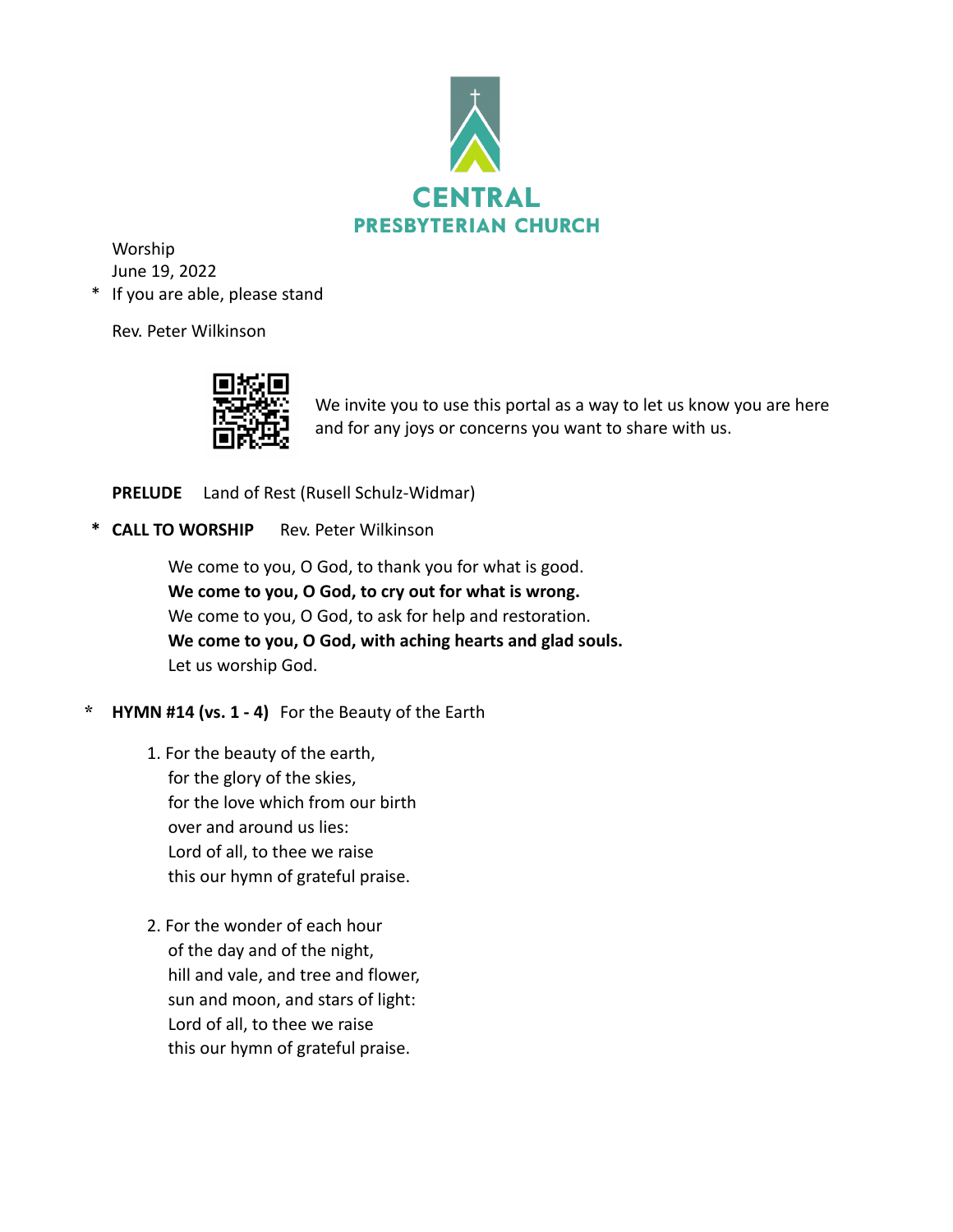- 3. For the joy of ear and eye, for the heart and mind's delight, for the mystic harmony linking sense to sound and sight: Lord of all, to thee we raise this our hymn of grateful praise.
- 4. For the joy of human love, brother, sister, parent, child, friends on earth, and friends above, for all gentle thoughts and mild: Lord of all, to thee we raise this our hymn of grateful praise.

### **CALL TO CONFESSION**

To open our hearts to God is to risk vulnerability, judgment, and condemnation. But throughout the scriptures, we learn that God is merciful and just, slow to anger, and eager to forgive. Let us then risk our confession, as we join together in prayer:

## **PRAYER OF CONFESSION**

**Holy God, Creator of all that is, Donor of Grace, and Giver of Life: Hear our prayer.**

> **There are chasms in our lives, deep valleys that separate us From one another and from You.**

**We confess that we have allowed those rifts to grow,**

**For fear of admitting our part in the separation,**

**For fear of being rejected when we reach out.**

**You call us to a reconciled life, to healed relationships,**

**To a wholeness with each other and with You.**

**Mend us, we pray, and make us new creations**

**Through the power and love of Christ, in whose name we pray. Amen.**

### **INDIVIDUAL PRAYERS OF CONFESSION**

*Please take this time for personal confession*

# **DECLARATION OF FORGIVENESS**

**Friends in Christ, know this: the mercy of God is from everlasting to everlasting, and I remind you of this surpassing grace – in Jesus Christ, we are forgiven.**

**Alleluia! Amen.**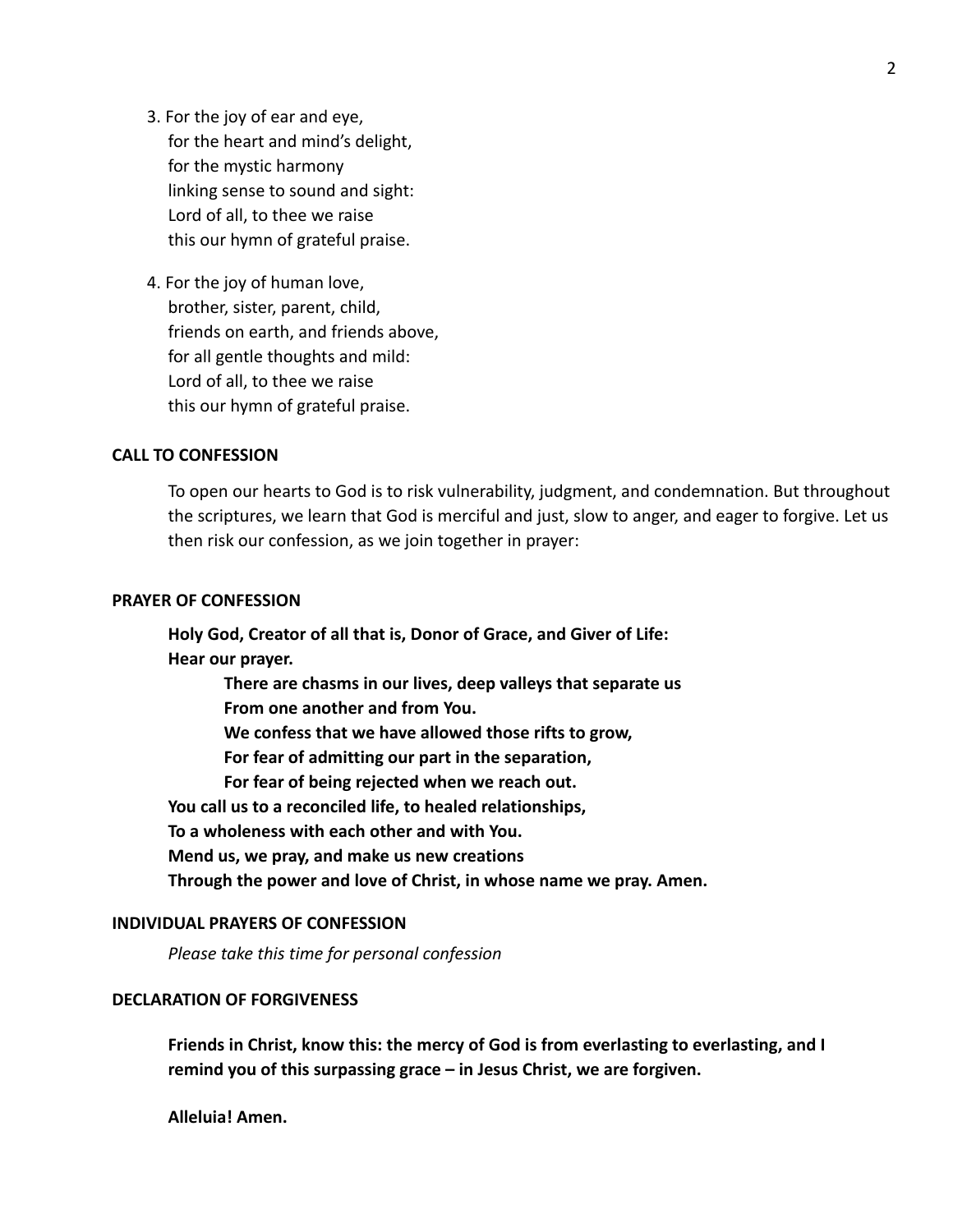#### **SHARING THE PEACE OF CHRIST**

(If you are participating today through Facebook, please register your peace for each other now.) Since God has forgiven us in Christ, we also should forgive one another. The peace of Christ be with you.

#### **ANNOUNCEMENTS**

### **PRAYER FOR ILLUMINATION**

Lord, open our hearts and minds by the power of your Holy Spirit, that as the scriptures are read and your Word is proclaimed, we may hear with joy what you say to us this day. Amen.

### **SCRIPTURE READING**

1 Kings 19:1-4, 8-15

1Ahab told Jezebel all that Elijah had done, and how he had killed all the prophets with the sword. 2Then Jezebel sent a messenger to Elijah, saying, "So may the gods do to me, and more also, if I do not make your life like the life of one of them by this time tomorrow." 3Then he was afraid; he got up and fled for his life, and came to Beer-sheba, which belongs to Judah; he left his servant there. 4But he himself went a day's journey into the wilderness, and came and sat down under a solitary broom tree. He asked that he might die: "It is enough; now, O Lord, take away my life, for I am no better than my ancestors." 8He got up, and ate and drank; then he went in the strength of that food forty days and forty nights to Horeb the mount of God. 9At that place he came to a cave, and spent the night there. Then the word of the Lord came to him, saying, "What are you doing here, Elijah?"10He answered, "I have been very zealous for the Lord, the God of hosts; for the Israelites have forsaken your covenant, thrown down your altars, and killed your prophets with the sword. I alone am left, and they are seeking my life, to take it away." 11He said, "Go out and stand on the mountain before the Lord, for the Lord is about to pass by." Now there was a great wind, so strong that it was splitting mountains and breaking rocks in pieces before the Lord, but the Lord was not in the wind; and after the wind an earthquake, but the Lord was not in the earthquake;12and after the earthquake a fire, but the Lord was not in the fire; and after the fire a sound of sheer silence. 13When Elijah heard it, he wrapped his face in his mantle and went out and stood at the entrance of the cave. Then there came a voice to him that said, "What are you doing here, Elijah?" 14He answered, "I have been very zealous for the Lord, the God of hosts; for the Israelites have forsaken your covenant, thrown down your altars, and killed your prophets with the sword. I alone am left, and they are seeking my life, to take it away." 15Then the Lord said to him, "Go, return on your way to the wilderness of Damascus; when you arrive, you shall anoint Hazael as king over Aram.

The word of the Lord,

#### **Thanks be to God.**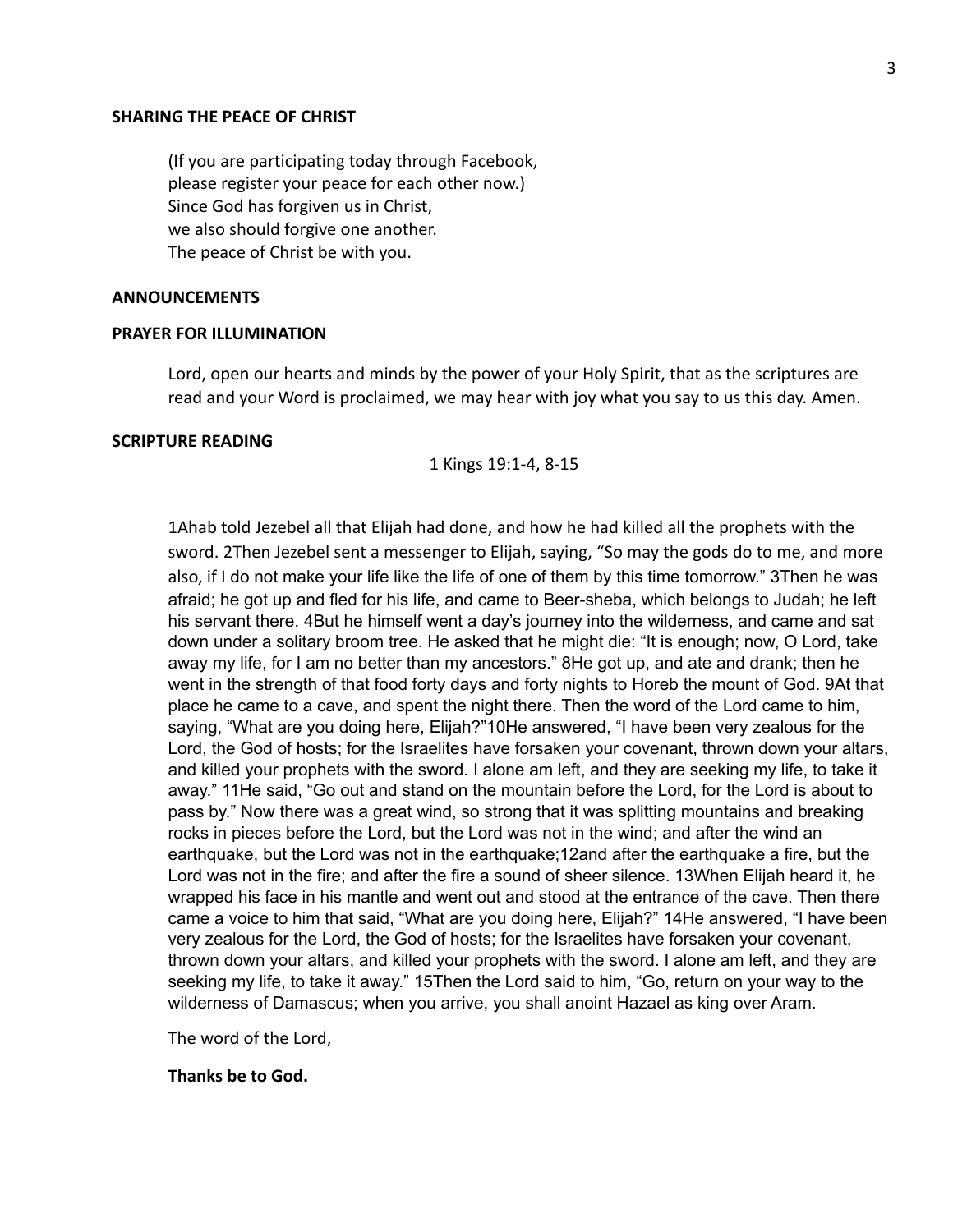**ANTHEM** God Give Us Peace (Words by Joseph Rojahn; Music by Jean Sibelius, arr. Lani Smith) - The Chancel Choir

*God give us peace in time of tribulation, God give us joy when sorrow dins our eyes.* God give us hope when all seems lost and hopeless, God give us light when darkness fills our skies.

*God give us strength as we confess our weakness, God give us patience when we suffer pain.* God give us love when hearts turn cold with hatred, God give us faith to follow Thee unseen. Amen.

## **TIME WITH YOUNG DISCIPLES**

### **SERMON**

**AFFIRMATION OF FAITH** From: A Brief Statement of Faith

**In life and in death we belong to God. Through the grace of our Lord Jesus Christ, the love of God, and the communion of the Holy Spirit, we trust in the one triune God, the Holy One of Israel, whom alone we worship and serve.**

**With believers in every time and place, we rejoice that nothing in life or in death can separate us from the love of God in Christ Jesus our Lord.**

**Glory be to the Father, and to the Son, and to the Holy Spirit. Amen**

## **PRAYERS OF THE PEOPLE**

## **Lord's Prayer**

Our Father, who art in heaven, hallowed be thy name, thy kingdom come, thy will be done, on earth as it is in heaven. Give us this day our daily bread. And forgive us our debts, as we forgive our debtors. And lead us not into temptation, but deliver us from evil. For thine is the kingdom, and the power, and the glory, forever. Amen.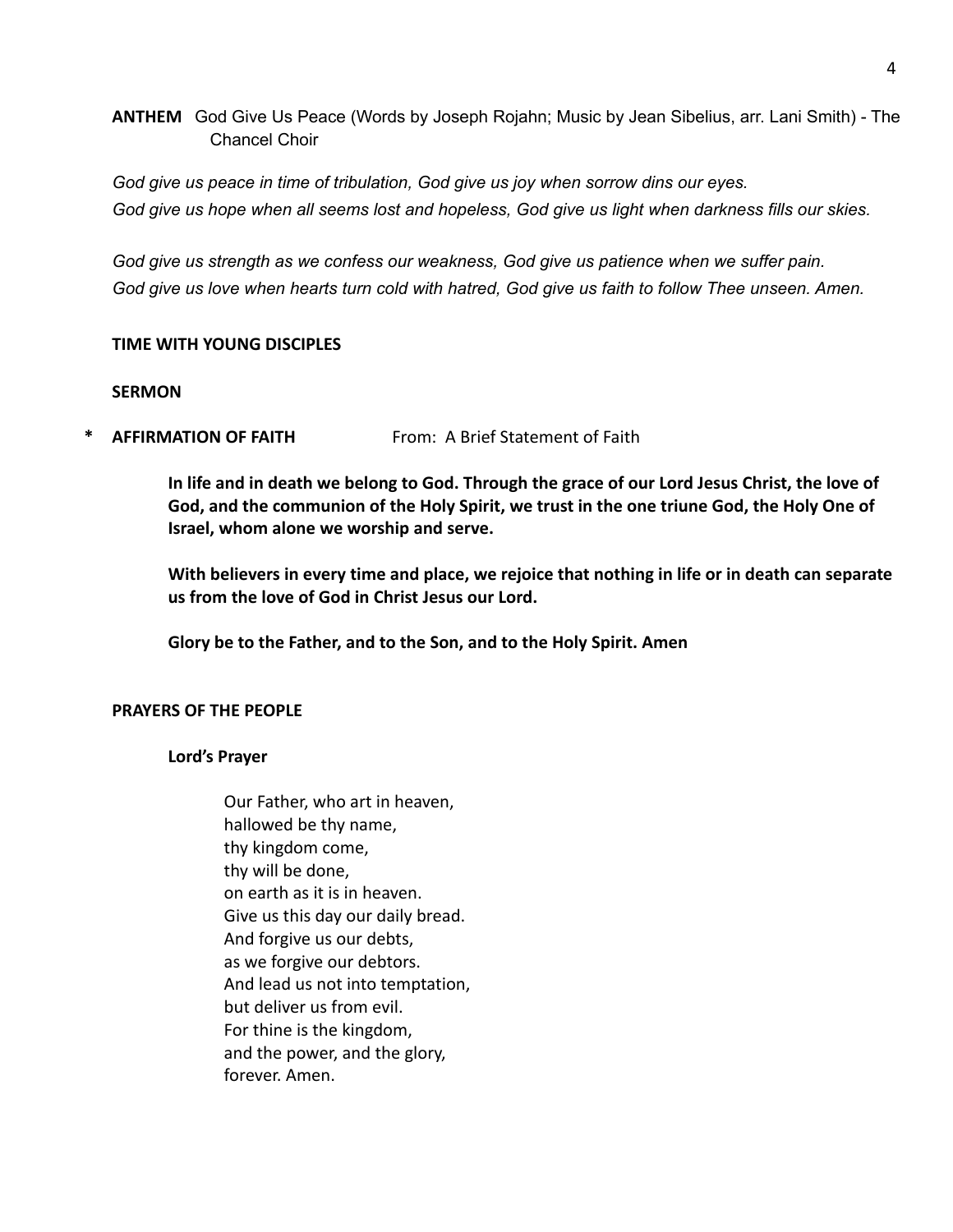Virtual and in-person giving opportunities:

- 1) Online at our Easytithe site <https://app.easytithe.com/app/giving/centralmontclair>
- 2) Text "Give" to 973-315-6494
- 3) Place offerings in the trays at the doors of the sanctuary as you depart.

Offering Prayer

- **\* HYMN #824** Near to the Heart of God
	- 1. There is a place of quiet rest, near to the heart of God, a place where sin cannot molest, near to the heart of God. O Jesus, blest Redeemer, sent from the heart of God, hold us, who wait before thee, near to the heart of God.
	- 2. There is a place of comfort sweet, near to the heart of God, a place where we our Savior meet, near to the heart of God. O Jesus, blest Redeemer, sent from the heart of God, hold us, who wait before thee, near to the heart of God.
	- 3. There is a place of full release, near to the heart of God, a place where all is joy and peace, near to the heart of God. O Jesus, blest Redeemer, sent from the heart of God, hold us, who wait before thee, near to the heart of God.

## **\* CHARGE/BLESSING**